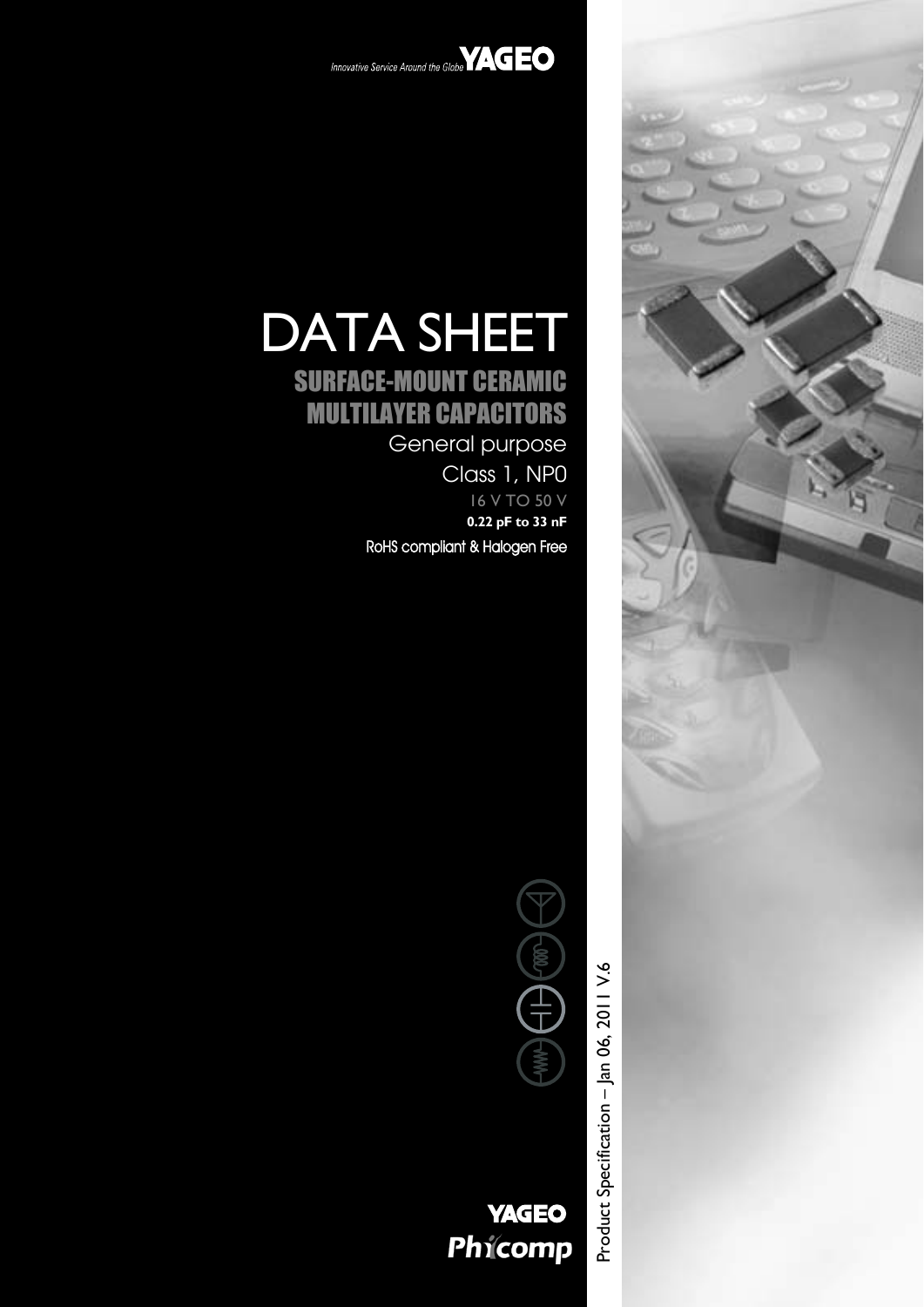## **YAGEO Phicomp**

Surface-Mount Ceramic Multilayer Capacitors | General Purpose | NP0 | 16 V to 50 V

2  $\overline{15}$ 

SCOPE

This specification describes NP0 series chip capacitors with leadfree terminations.

#### **APPLICATIONS**

- Consumer electronics for example
	- Tuners
	- Television receivers
	- All types of cameras
- Telecommunications
- Data processing

#### FEATURES

- Supplied in tape on reel
- Nickel-barrier end termination
- RoHS compliant
- Halogen Free compliant

#### ORDERING INFORMATION -GLOBAL PART NUMBER, PHYCOMP

#### CTC & 12NC

All part numbers are identified by the series, size, tolerance, TC material, packing style, voltage, process code, termination and capacitance value.

#### **YAGEO BRAND ordering code**

#### **GLOBAL PART NUMBER (PREFERRED)**

| CC XXXX X X NPO X BN XXX |  |     |     |
|--------------------------|--|-----|-----|
| $(1)$ $(2)$ $(3)$        |  | (4) | (5) |

| (I) SIZE - INCH BASED (METRIC) |  |
|--------------------------------|--|
|--------------------------------|--|

| 0201 (0603) |
|-------------|
| 0402 (1005) |
| 0603 (1608) |
| 0805 (2012) |
| 1206 (3216) |
| 1210 (3225) |
| 1812 (4532) |

#### (2) TOLERANCE

| $B = \pm 0.1$ pF  |
|-------------------|
| $C = \pm 0.25$ pF |
| $D = \pm 0.5$ pF  |
| $F = \pm 1\%$     |
| $G = \pm 2\%$     |
| $1 = \pm 5\%$     |

#### (3) PACKING STYLE

- R = Paper/PE taping reel; Reel 7 inch
- $K =$  Blister taping reel; Reel 7 inch
- P = Paper/PE taping reel; Reel 13 inch
- $F =$  Blister taping reel; Reel 13 inch
- $C =$  Bulk case

#### (4) RATED VOLTAGE

- $7 = 16 V$
- $8 = 25 V$
- $9 = 50 V$

#### (5) CAPACITANCE VALUE

2 significant digits+number of zeros

The 3rd digit signifies the multiplying factor, and letter R is decimal point

Example:  $|21 = 12 \times 10^{1} = 120$  pF

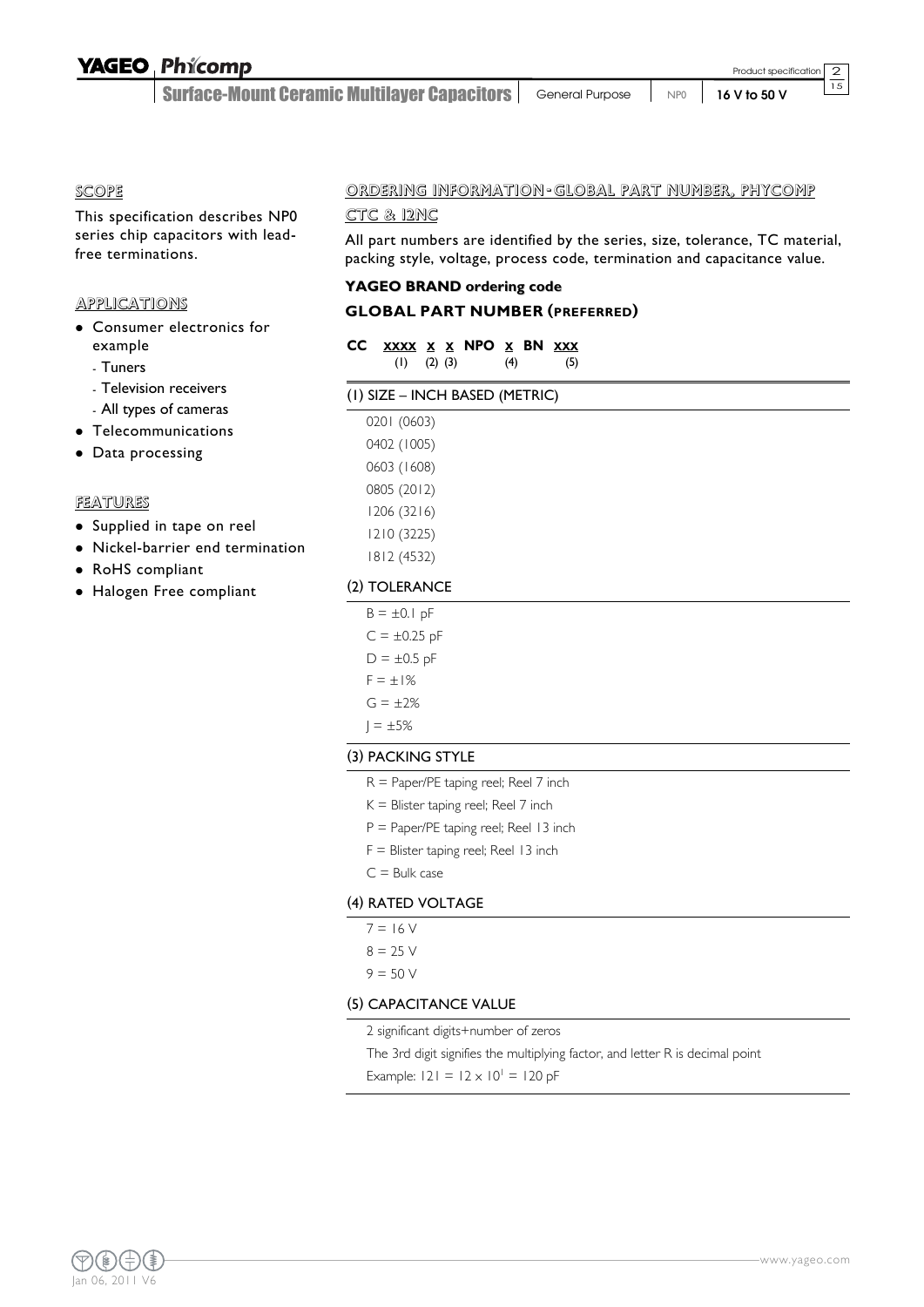| <b>YAGEO Phicomp</b>                        |                                                          | Product specification 3 |    |
|---------------------------------------------|----------------------------------------------------------|-------------------------|----|
| Surface-Mount Ceramic Multilayer Capacitors | General Purpose $\parallel$ NP0 $\parallel$ 16 V to 50 V |                         | 15 |

#### **PHYCOMP BRAND ordering codes**

GLOBAL PART NUMBER (preferred), PHYCOMP CTC (for North America) and 12NC (traditional) codes are acceptable to order Phycomp brand products.

#### **GLOBAL PART NUMBER (PREFERRED)**

For detailed information of GLOBAL PART NUMBER and ordering example, please refer to page 2.

#### **12NC CODE**

Ordering information for 16 V to 25 V



#### Ordering information for 50 V



(1) Please refer to "Last 2-digit of 12NC" in "CAPACITANCE RANGE & THICKNESS FOR NP0"

- (2) Please refer to "Last 3-digit of 12NC" in "CAPACITANCE RANGE & THICKNESS FOR NP0"
- (3) Quantity on reel depends on thickness classification; see table 6

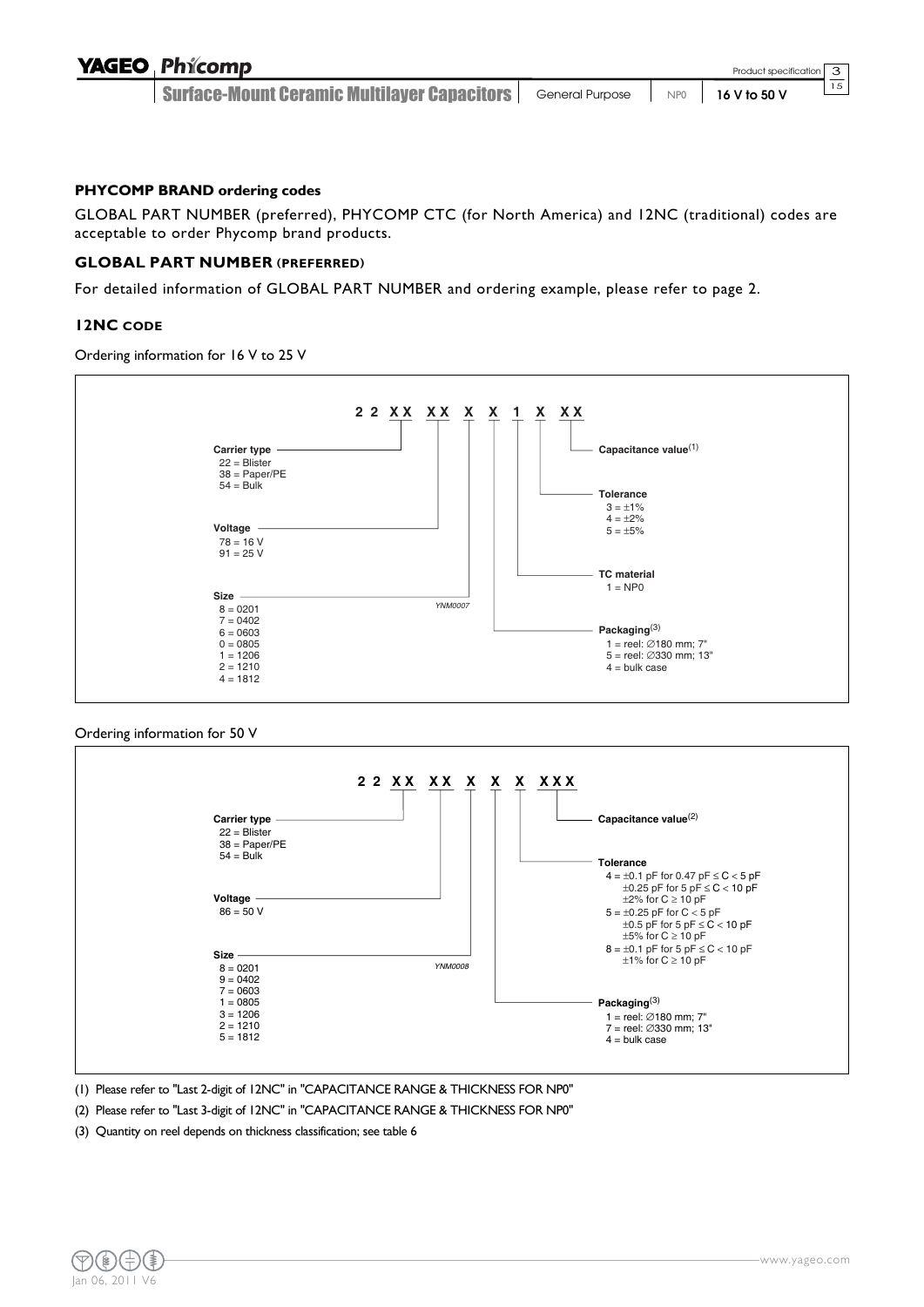#### **PHYCOMP CTC CODE (FOR NORTH AMERICA)**

Ä Example: 0603CG271J7B200

| 0603         | CG             | 271                    |                   | 7          | B           | $\overline{2}$  | $\overline{0}$   | $\theta$                   |
|--------------|----------------|------------------------|-------------------|------------|-------------|-----------------|------------------|----------------------------|
| Size<br>code | Temp.<br>Char. | Capacitance<br>in $pF$ | Tolerance         | Voltage    | Termination | Packing         | Marking          | Range identifier           |
| 0201         | $CG = NP0$     | $101 = 100$ pF; the    | $B = \pm 0.1$ pF  | $7 = 16 V$ | $B = NiSn$  | $2 = 180$ mm    | $0 =$ no marking | $0 = \text{conv.}$ ceramic |
| 0402         |                | third digit signifies  | $C = \pm 0.25$ pF | $8 = 25$ V |             | 7" paper        |                  |                            |
| 0603         |                | the multiplying        | $D = \pm 0.5$ pF  | $9 = 50 V$ |             | $3 = 330$ mm    |                  |                            |
| 0805         |                | factor:                | $F = \pm 1\%$     |            |             | 13" paper       |                  |                            |
| 1206         |                | $0 = x$                | $G = \pm 2\%$     |            |             | $B = 180$ mm    |                  |                            |
| 1210         |                | $= x 10$               | $= \pm 5\%$       |            |             | 7" blister      |                  |                            |
| 1812         |                | $2 = x 100$            |                   |            |             | $F = 330$ mm    |                  |                            |
|              |                | $3 = \times 1,000$     |                   |            |             | 13" blister     |                  |                            |
|              |                |                        |                   |            |             | $P =$ Bulk case |                  |                            |

#### **CONSTRUCTION**

The capacitor consists of a rectangular block of ceramic dielectric in which a number of interleaved metal electrodes are contained. This structure gives rise to a high capacitance per unit volume.

The inner electrodes are connected to the two end terminations and finally covered with a layer of plated tin (NiSn). The terminations are lead-free. A cross section of the structure is shown in Fig.1.



#### DIMENSION

| —Table I                                                                                                    | For outlines see fig. 2       |                               |       |      |                    |            |
|-------------------------------------------------------------------------------------------------------------|-------------------------------|-------------------------------|-------|------|--------------------|------------|
| <b>TYPE</b>                                                                                                 |                               |                               |       |      | $L_2$ / $L_3$ (mm) | $L_4$ (mm) |
|                                                                                                             | $L_1$ (mm)                    | $W$ (mm)                      | T(MM) | min. | max.               | min.       |
| 0201                                                                                                        | $0.6 \pm 0.03$                | $0.3 \pm 0.03$                |       | 0.10 | 0.20               | 0.20       |
| 0402                                                                                                        | $1.0 \pm 0.05$                | $0.5 \pm 0.05$                |       | 0.20 | 0.30               | 0.40       |
| 0603                                                                                                        | $1.6 \pm 0.10$                | $0.8 \pm 0.10$                |       | 0.20 | 0.60               | 0.40       |
|                                                                                                             | $2.0 \pm 0.10^{(1)}$          | $1.25 \pm 0.10^{(1)}$         |       |      | 0.75               | 0.55       |
| 0805<br>0.25<br>Refer to<br>1.25 $\pm$ 0.20 <sup>(2)</sup><br>$2.0 \pm 0.20$ <sup>(2)</sup><br>table 2 to 5 |                               |                               |       |      |                    |            |
| 1206                                                                                                        | 3.2 $\pm$ 0.15 <sup>(1)</sup> | $1.6 \pm 0.15$ <sup>(1)</sup> |       | 0.25 | 0.75               | 1.40       |
|                                                                                                             | 3.2 $\pm$ 0.30 <sup>(2)</sup> | $1.6 \pm 0.20$ <sup>(2)</sup> |       |      |                    |            |
| 1210                                                                                                        | $3.2 \pm 0.20$                | $2.5 \pm 0.20$                |       | 0.25 | 0.75               | 1.40       |
| 1812                                                                                                        | $4.5 \pm 0.20$                | $3.2 \pm 0.20$                |       | 0.25 | 0.75               | 2.20       |

#### **OUTLINES**



#### **NOTE**

1. Dimension for size 0805 and 1206,  $C \le 1$  nF

2. Dimension for size 0805 and 1206,  $C > 1$  nF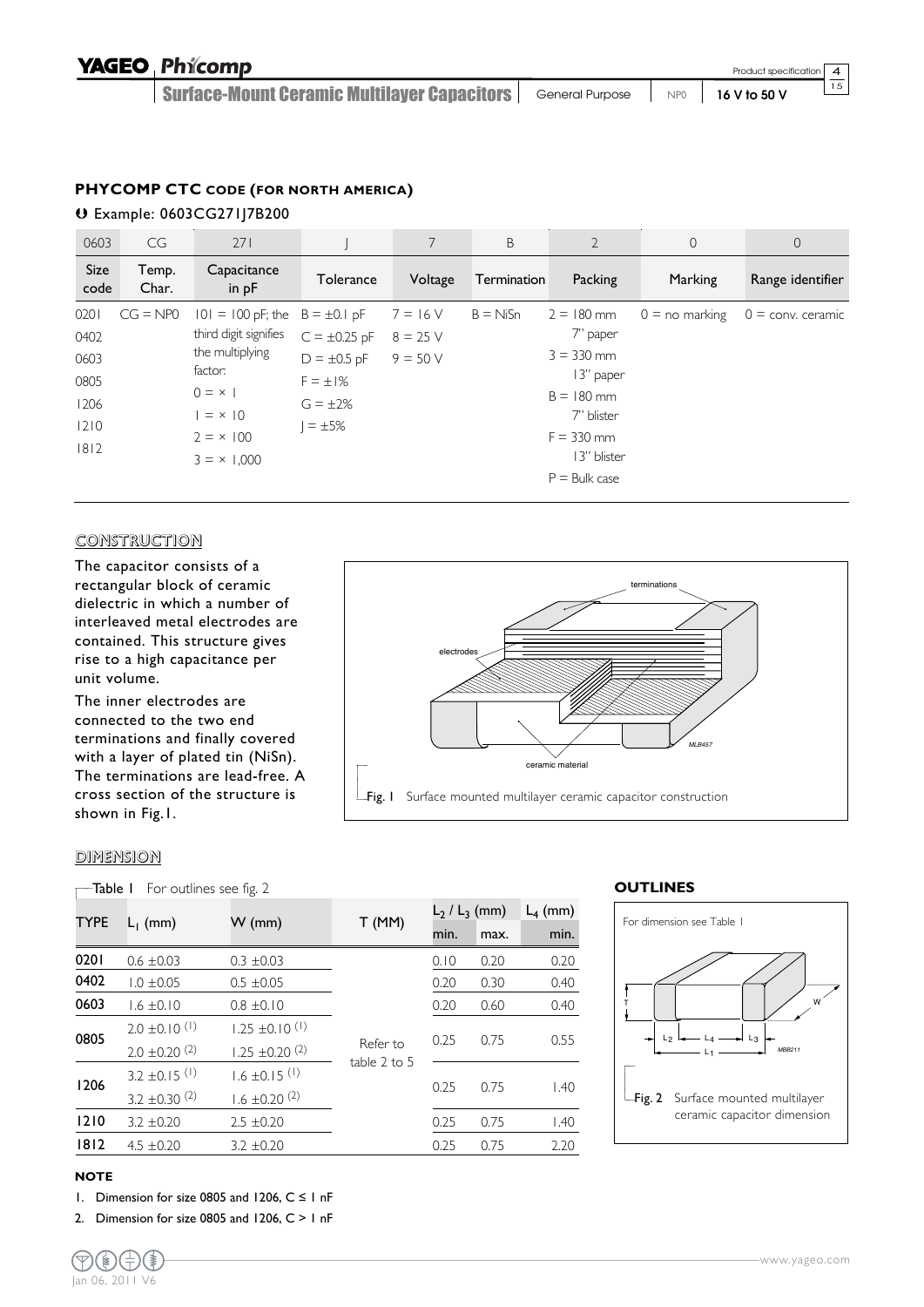| <b>YAGEO Phicomp</b>                                 |                 | Product specification 5 | __              |
|------------------------------------------------------|-----------------|-------------------------|-----------------|
| <b>Surface-Mount Ceramic Multilayer Capacitors  </b> | General Purpose | NP0   16 V to 50 V      | $\overline{15}$ |

|          | Table 2 Sizes from 0201 to 0603 |                                 |                |                |                |                |                |             |             |             |
|----------|---------------------------------|---------------------------------|----------------|----------------|----------------|----------------|----------------|-------------|-------------|-------------|
| CAP.     |                                 | Last 3-digit of Last 2-digit of | 0201           |                | 0402           |                |                | 0603        |             |             |
|          | I2NC                            | I2NC                            | 25 V           | 50 V           | $16V$          | 25 V           | 50 V           | 16 V        | 25 V        | 50 V        |
| 0.22 pF  | $227\,$                         |                                 |                |                |                |                |                |             |             |             |
| 0.47 pF  | 477                             |                                 |                |                |                |                |                |             |             |             |
| 0.82 pF  | 827                             |                                 |                |                |                |                |                |             |             |             |
| $1.0$ pF | $108$                           |                                 |                |                |                |                |                |             |             |             |
| $1.2$ pF | 128                             |                                 |                |                |                |                |                |             |             |             |
| $1.5$ pF | 158                             |                                 |                |                |                |                |                |             |             |             |
| $1.8$ pF | $\sqrt{88}$                     |                                 |                |                |                |                |                |             |             |             |
| $2.2$ pF | 228                             | On request                      |                |                |                |                |                |             |             |             |
| $2.7$ pF | 278                             |                                 |                |                |                |                |                |             |             |             |
| 3.3 pF   | 338                             |                                 |                |                |                |                |                |             |             |             |
| 3.9 pF   | 398                             |                                 |                |                |                |                |                |             |             |             |
| 4.7 pF   | 478                             |                                 |                |                |                |                |                |             |             |             |
| 5.6 pF   | 568                             |                                 |                |                |                |                |                |             |             |             |
| 6.8 pF   | 688                             |                                 |                | $0.3 \pm 0.03$ |                |                | $0.5 \pm 0.05$ |             |             | $0.8 + 0.1$ |
| 8.2 pF   | 828                             |                                 |                |                |                |                |                |             |             |             |
| 10 pF    | 109                             | 23                              |                |                |                |                |                |             |             |             |
| 12 pF    | 129                             | 24                              |                |                |                |                |                |             |             |             |
| 15 pF    | 159                             | 25                              |                |                |                |                |                |             |             |             |
| 18 pF    | 189                             | $26\,$                          |                |                |                |                |                |             |             |             |
| 22 pF    | 229                             | 27                              |                |                |                |                |                |             |             |             |
| $27$ pF  | 279                             | $28\,$                          |                |                |                |                |                |             |             |             |
| 33 pF    | 339                             | 29                              | $0.3 \pm 0.03$ |                | $0.5 \pm 0.05$ | $0.5 \pm 0.05$ |                | $0.8 + 0.1$ | $0.8 + 0.1$ |             |
| 39 pF    | 399                             | $31$                            |                |                |                |                |                |             |             |             |
| 47 pF    | 479                             | 32                              |                |                |                |                |                |             |             |             |
| 56 pF    | 569                             | $33\,$                          |                |                |                |                |                |             |             |             |
| 68 pF    | 689                             | 34                              |                |                |                |                |                |             |             |             |
| 82 pF    | 829                             | $35\,$                          |                |                |                |                |                |             |             |             |
| 100 pF   | $\vert\,0\,\vert$               | $36\,$                          |                |                |                |                |                |             |             |             |

#### **NOTE**

1. Values in shaded cells indicate thickness class in mm

2. Capacitance value of non E-12 series is on request

3. 16V to 25V, refer to last 2-digit of 12NC

4. 50V, refer to last 3-digit of 12NC

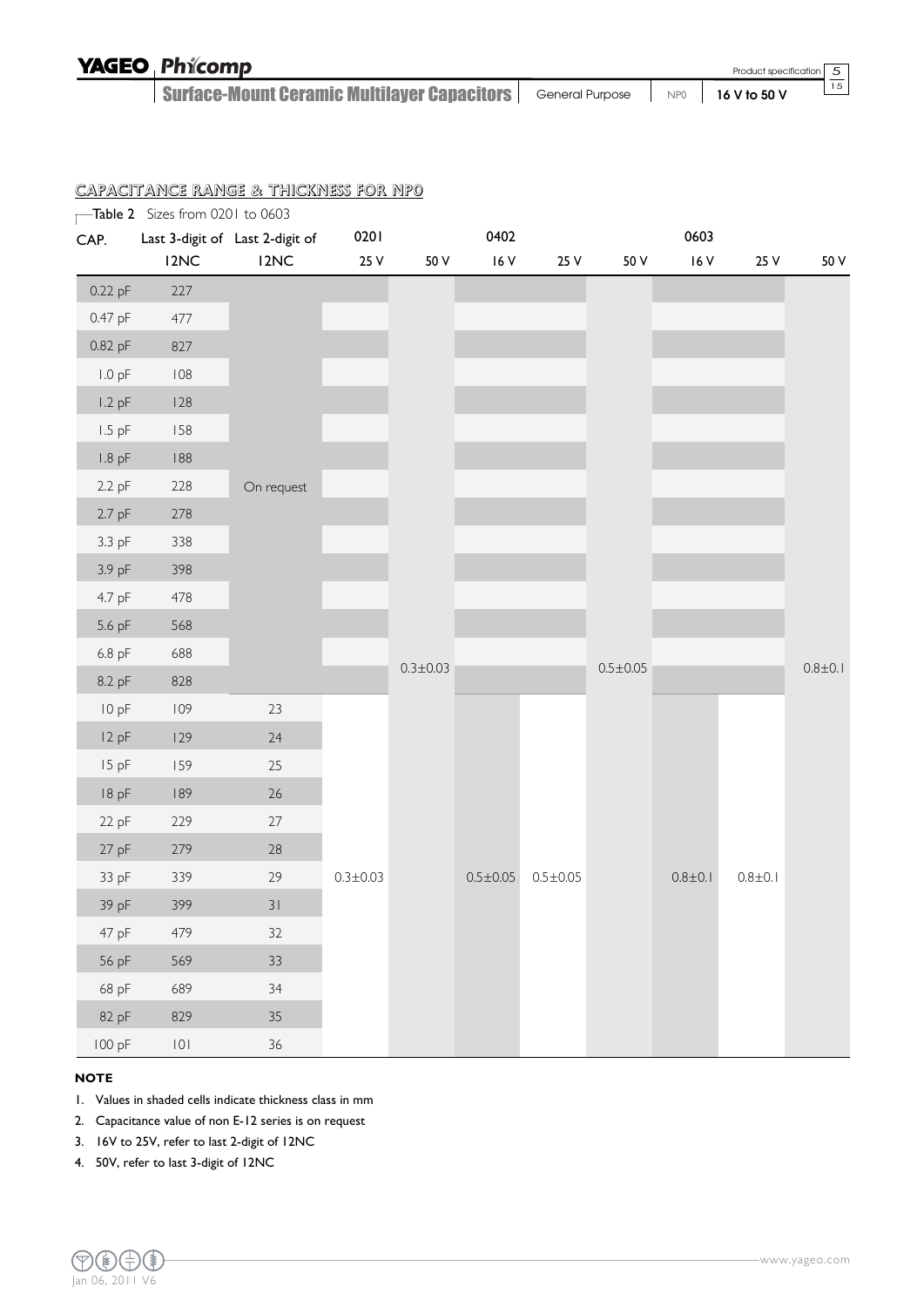| <b>YAGEO Phicomp</b>                                 |                                      | Product specification 6 |
|------------------------------------------------------|--------------------------------------|-------------------------|
| <b>Surface-Mount Ceramic Multilayer Capacitors  </b> | General Purpose   NPO   16 V to 50 V | 15                      |

|                  |      | Table 3 Sizes from 0201 to 0603 (continued) |      |      |                |                |                |             |             |             |
|------------------|------|---------------------------------------------|------|------|----------------|----------------|----------------|-------------|-------------|-------------|
| CAP.             |      | Last 3-digit of Last 2-digit of             | 0201 |      | 0402           |                |                | 0603        |             |             |
|                  | 12NC | 12NC                                        | 25 V | 50 V | $16V$          | 25 V           | 50 V           | 16 V        | 25 V        | 50 V        |
| 120 pF           | 2    | $37\,$                                      |      |      |                |                |                |             |             |             |
| 150 pF           | 5    | 38                                          |      |      |                |                |                |             |             |             |
| 180 pF           | 8    | 39                                          |      |      |                |                |                |             |             |             |
| 220 pF           | 221  | 4 <sub>1</sub>                              |      |      | $0.5 \pm 0.05$ | $0.5 \pm 0.05$ | $0.5 \pm 0.05$ |             |             |             |
| 270 pF           | 271  | 42                                          |      |      |                |                |                |             |             |             |
| 330 pF           | 331  | 43                                          |      |      |                |                |                |             |             |             |
| 390 pF           | 391  | 44                                          |      |      |                |                |                |             |             |             |
| 470 pF           | 471  | 45                                          |      |      |                |                |                |             |             |             |
| 560 pF           | 561  | 46                                          |      |      |                |                |                |             |             | $0.8 + 0.1$ |
| 680 pF           | 681  | 47                                          |      |      |                |                |                | $0.8 + 0.1$ | $0.8 + 0.1$ |             |
| 820 pF           | 821  | $48\,$                                      |      |      |                |                |                |             |             |             |
| $1.0\;nF$        | 102  | 49                                          |      |      |                |                |                |             |             |             |
| $1.2 \text{ nF}$ | 122  | 51                                          |      |      |                |                |                |             |             |             |
| $1.5$ nF         | 152  | 52                                          |      |      |                |                |                |             |             |             |
| $1.8$ nF         | 182  | 53                                          |      |      |                |                |                |             |             |             |
| $2.2 \text{ nF}$ | 222  | 54                                          |      |      |                |                |                |             |             |             |
| $2.7$ nF         | 272  | 55                                          |      |      |                |                |                |             |             |             |
| $3.3 \text{ nF}$ | 332  | 56                                          |      |      |                |                |                |             |             |             |
| 3.9 nF           | 392  | 57                                          |      |      |                |                |                |             |             |             |
| 4.7 nF           | 472  | 58                                          |      |      |                |                |                |             |             |             |
| $5.6$ nF         | 562  | 59                                          |      |      |                |                |                |             |             |             |
| $6.8$ nF         | 682  | $61$                                        |      |      |                |                |                |             |             |             |
| $8.2 \text{ nF}$ | 822  | 62                                          |      |      |                |                |                |             |             |             |
| 10 nF            | 103  | 63                                          |      |      |                |                |                |             |             |             |
| 12 nF            | 123  | 64                                          |      |      |                |                |                |             |             |             |
| 15 nF            | 153  | 65                                          |      |      |                |                |                |             |             |             |
| 18 nF            | 183  | 66                                          |      |      |                |                |                |             |             |             |
| 22 nF            | 223  | 67                                          |      |      |                |                |                |             |             |             |
| 33 nF            | 333  | 69                                          |      |      |                |                |                |             |             |             |

#### **NOTE**

1. Values in shaded cells indicate thickness class in mm

2. Capacitance value of non E-12 series is on request

3. 16V to 25V, refer to last 2-digit of 12NC

4. 50V, refer to last 3-digit of 12NC

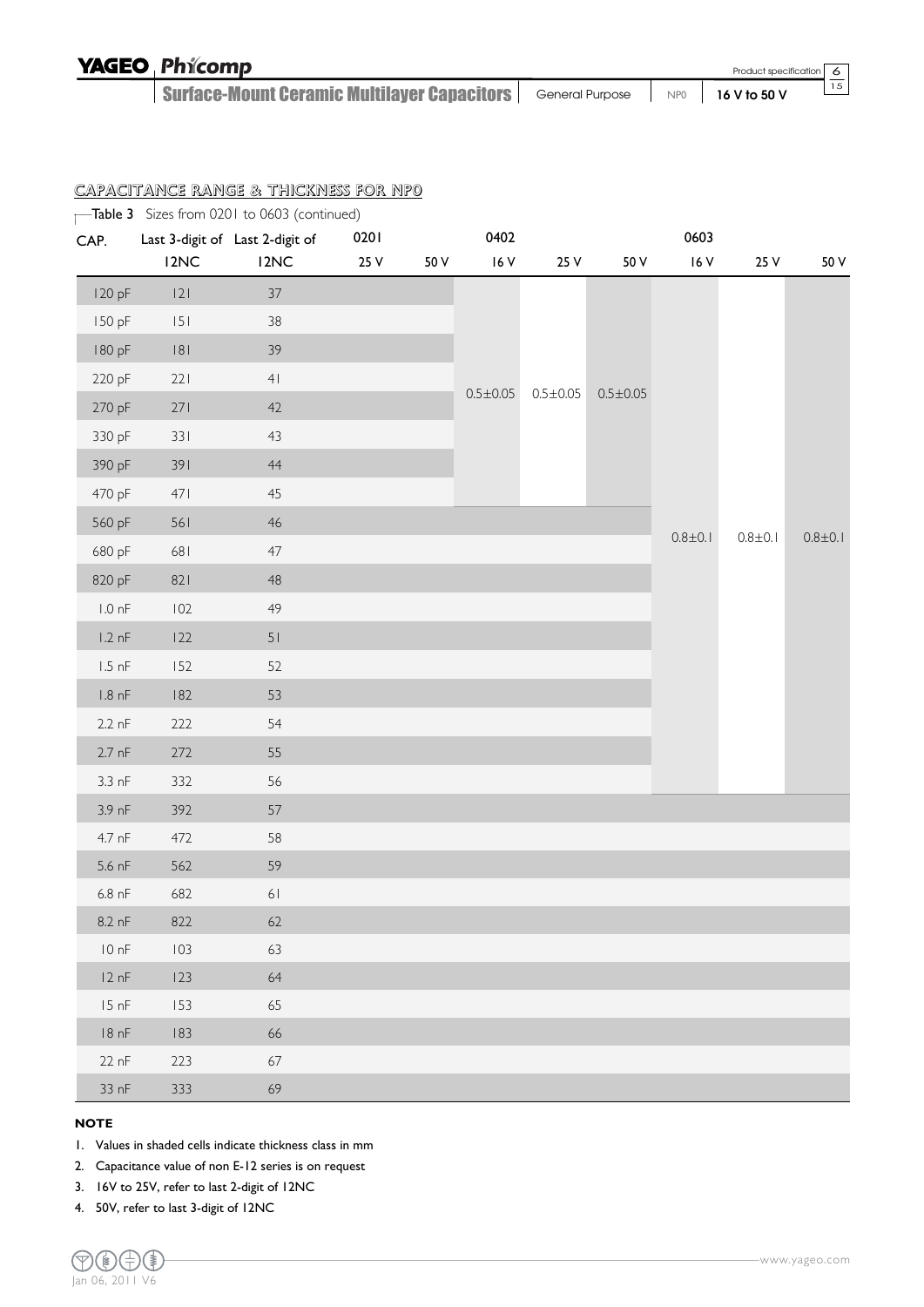| <b>YAGEO Phicomp</b>                                                                                        |  | Product specification 7 |    |
|-------------------------------------------------------------------------------------------------------------|--|-------------------------|----|
| <b>Surface-Mount Ceramic Multilayer Capacitors</b> $\vert$ General Purpose $\vert$ NP0 $\vert$ 16 V to 50 V |  |                         | 15 |

|                   | Table 4 Sizes from 0805 to 1812 |                                 |               |               |               |               |               |               |               |               |      |
|-------------------|---------------------------------|---------------------------------|---------------|---------------|---------------|---------------|---------------|---------------|---------------|---------------|------|
| CAP.              |                                 | Last 3-digit of Last 2-digit of | 0805          |               |               | 1206          |               |               | 1210          |               | 1812 |
|                   | 12NC                            | 12NC                            | $16V$         | 25 V          | 50 V          | 16V           | 25 V          | 50 V          | 25 V          | 50 V          | 50 V |
| 0.22 pF           | 227                             |                                 |               |               |               |               |               |               |               |               |      |
| 0.47 pF           | 477                             |                                 |               |               |               |               |               |               |               |               |      |
| 0.82 pF           | 827                             |                                 |               |               |               |               |               |               |               |               |      |
| 1.0 <sub>pF</sub> | $108$                           |                                 |               |               |               |               |               |               |               |               |      |
| $1.2$ pF          | 128                             |                                 |               |               |               |               |               |               |               |               |      |
| $1.5$ pF          | 158                             |                                 |               |               |               |               |               |               |               |               |      |
| $1.8$ pF          | $188\,$                         |                                 |               |               |               |               |               |               |               |               |      |
| 2.2 pF            | 228                             | On request                      |               |               |               |               |               |               |               |               |      |
| $2.7$ pF          | 278                             |                                 |               |               |               |               |               |               |               |               |      |
| 3.3 pF            | 338                             |                                 |               |               |               |               |               |               |               |               |      |
| 3.9 pF            | 398                             |                                 |               |               |               |               |               |               |               |               |      |
| 4.7 pF            | 478                             |                                 |               |               |               |               |               |               |               |               |      |
| 5.6 pF            | 568                             |                                 |               |               |               |               |               |               |               |               |      |
| 6.8 pF            | 688                             |                                 |               |               |               |               |               |               |               |               |      |
| 8.2 pF            | 828                             |                                 |               |               | $0.6 \pm 0.1$ |               |               | $0.6 \pm 0.1$ |               |               |      |
| 10 pF             | 109                             | 23                              |               |               |               |               |               |               |               |               |      |
| 12 pF             | 129                             | $24$                            |               |               |               |               |               |               |               |               |      |
| 15 pF             | 159                             | 25                              |               |               |               |               |               |               |               |               |      |
| 18 pF             | 189                             | $26\,$                          |               |               |               |               |               |               |               |               |      |
| 22 pF             | 229                             | $27\,$                          |               |               |               |               |               |               |               |               |      |
| 27 pF             | 279                             | $28\,$                          |               |               |               |               |               |               |               |               |      |
| 33 pF             | 339                             | 29                              | $0.6 \pm 0.1$ | $0.6 \pm 0.1$ |               | $0.6 \pm 0.1$ | $0.6 \pm 0.1$ |               |               |               |      |
| 39 pF             | 399                             | $31$                            |               |               |               |               |               |               |               |               |      |
| 47 pF             | 479                             | 32                              |               |               |               |               |               |               |               |               |      |
| 56 pF             | 569                             | $33\,$                          |               |               |               |               |               |               |               |               |      |
| 68 pF             | 689                             | 34                              |               |               |               |               |               |               | $0.6 \pm 0.1$ | $0.6 \pm 0.1$ |      |
| 82 pF             | 829                             | $35\,$                          |               |               |               |               |               |               |               |               |      |
| 100 pF            | $\vert 0 \vert$                 | 36                              |               |               |               |               |               |               |               |               |      |

#### **NOTE**

1. Values in shaded cells indicate thickness class in mm

2. Capacitance value of non E-12 series is on request

3. 16V to 25V, refer to last 2-digit of 12NC

4. 50V, refer to last 3-digit of 12NC

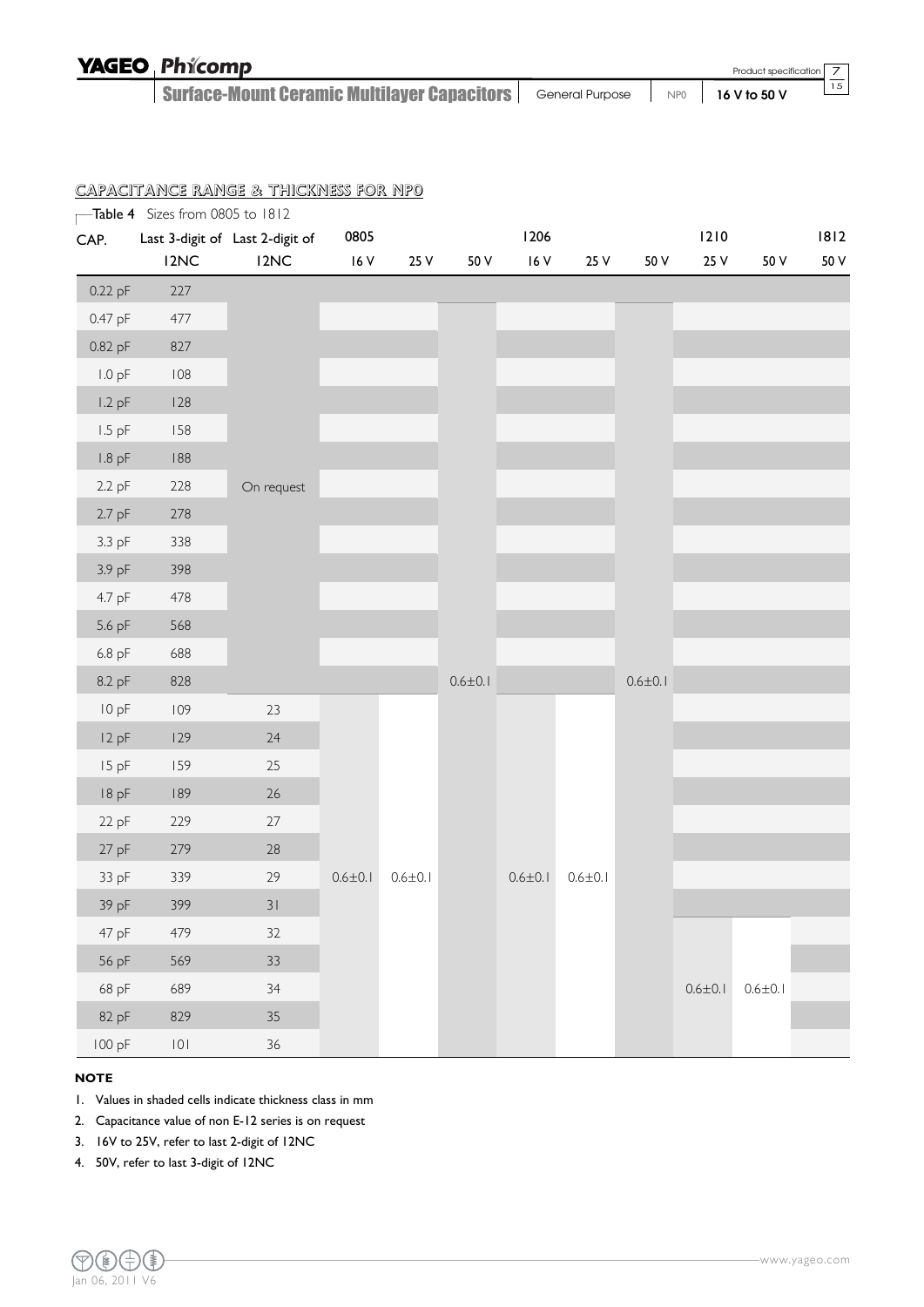| <b>YAGEO Phicomp</b>                                                               |  | Product specification 8 |    |
|------------------------------------------------------------------------------------|--|-------------------------|----|
| Surface-Mount Ceramic Multilayer Capacitors   General Purpose   NP0   16 V to 50 V |  |                         | 15 |

| CAP.             | Table 5 Sizes from 0805 to 1812 (continued) | Last 3-digit of Last 2-digit of | 0805           |                                              |                               | 1206           |                                              |                               | 1210          |                               | 1812           |
|------------------|---------------------------------------------|---------------------------------|----------------|----------------------------------------------|-------------------------------|----------------|----------------------------------------------|-------------------------------|---------------|-------------------------------|----------------|
|                  | 12NC                                        | I2NC                            | 16 V           | 25 V                                         | 50 V                          | $16V$          | 25 V                                         | 50 V                          | 25 V          | 50 V                          | 50 V           |
| 120 pF           | 2                                           | 37                              |                |                                              |                               |                |                                              |                               |               |                               |                |
| 150 pF           | 151                                         | 38                              |                |                                              |                               |                |                                              |                               |               |                               |                |
| 180 pF           | 8                                           | 39                              |                |                                              |                               |                |                                              |                               |               |                               |                |
| 220 pF           | 221                                         | 4 <sub>1</sub>                  |                |                                              |                               |                |                                              |                               |               |                               |                |
| 270 pF           | 271                                         | 42                              |                |                                              |                               |                |                                              |                               |               |                               |                |
| 330 pF           | 331                                         | 43                              |                |                                              |                               |                |                                              |                               |               |                               |                |
| 390 pF           | 391                                         | 44                              | $0.6 \pm 0.1$  | $0.6 \pm 0.1$                                | $0.6 \pm 0.1$                 |                |                                              |                               |               |                               |                |
| 470 pF           | 471                                         | 45                              |                |                                              |                               |                |                                              |                               |               |                               |                |
| 560 pF           | 561                                         | 46                              |                |                                              |                               | $0.6 \pm 0.1$  | $0.6 \pm 0.1$                                | $0.6 \pm 0.1$                 | $0.6 \pm 0.1$ | $0.6 \pm 0.1$                 |                |
| 680 pF           | 681                                         | 47                              |                |                                              |                               |                |                                              |                               |               |                               |                |
| 820 pF           | 821                                         | $48\,$                          |                |                                              |                               |                |                                              |                               |               |                               |                |
| $1.0 \text{ nF}$ | 102                                         | 49                              |                |                                              |                               |                |                                              |                               |               |                               |                |
| $1.2 \text{ nF}$ | 122                                         | 51                              |                |                                              |                               |                |                                              |                               |               |                               |                |
| $1.5$ nF         | 152                                         | 52                              |                | $0.85 \pm 0.1$ $0.85 \pm 0.1$ $0.85 \pm 0.1$ |                               |                |                                              |                               |               |                               |                |
| $1.8 \text{ nF}$ | $182$                                       | 53                              |                |                                              |                               |                |                                              |                               |               |                               |                |
| $2.2 \text{ nF}$ | 222                                         | 54                              |                |                                              |                               |                |                                              |                               |               |                               |                |
| $2.7$ nF         | 272                                         | 55                              |                |                                              |                               |                |                                              |                               |               |                               | $1.25 \pm 0.2$ |
| $3.3 \text{ nF}$ | 332                                         | 56                              |                |                                              |                               |                |                                              |                               |               |                               |                |
| $3.9 \text{ nF}$ | 392                                         | 57                              | $1.25 \pm 0.2$ |                                              | $1.25 \pm 0.2$ $1.25 \pm 0.2$ |                |                                              |                               |               |                               |                |
| 4.7 nF           | 472                                         | 58                              |                |                                              |                               |                | $0.85 \pm 0.1$ $0.85 \pm 0.1$ $0.85 \pm 0.1$ |                               |               |                               |                |
| 5.6 nF           | 562                                         | 59                              |                |                                              |                               |                |                                              |                               |               | $1.0 \pm 0.15$ $1.0 \pm 0.15$ |                |
| $6.8$ nF         | 682                                         | $61$                            |                |                                              |                               |                |                                              |                               |               |                               |                |
| 8.2 nF           | 822                                         | 62                              |                |                                              |                               |                |                                              |                               |               |                               |                |
| 10 nF            | 103                                         | 63                              |                |                                              |                               |                |                                              |                               |               |                               |                |
| 12 nF            | 123                                         | 64                              |                |                                              |                               |                |                                              | $1.25 \pm 0.2$ $1.25 \pm 0.2$ |               |                               |                |
| 15 nF            | 153                                         | 65                              |                |                                              |                               | $1.25 \pm 0.2$ |                                              |                               |               | $1.25 \pm 0.2$ $1.25 \pm 0.2$ |                |
| 18 nF            | 183                                         | 66                              |                |                                              |                               |                |                                              |                               |               |                               |                |
| 22 nF            | 223                                         | 67                              |                |                                              |                               |                |                                              |                               | $2.0 \pm 0.2$ | $2.0 \pm 0.2$                 |                |
| 33 nF            | 333                                         | 69                              |                |                                              |                               | $1.6 \pm 0.2$  |                                              |                               |               |                               |                |

#### **NOTE**

- 1. Values in shaded cells indicate thickness class in mm
- 2. Capacitance value of non E-12 series is on request
- 3. 16V to 25V, refer to last 2-digit of 12NC
- 4. 50V, refer to last 3-digit of 12NC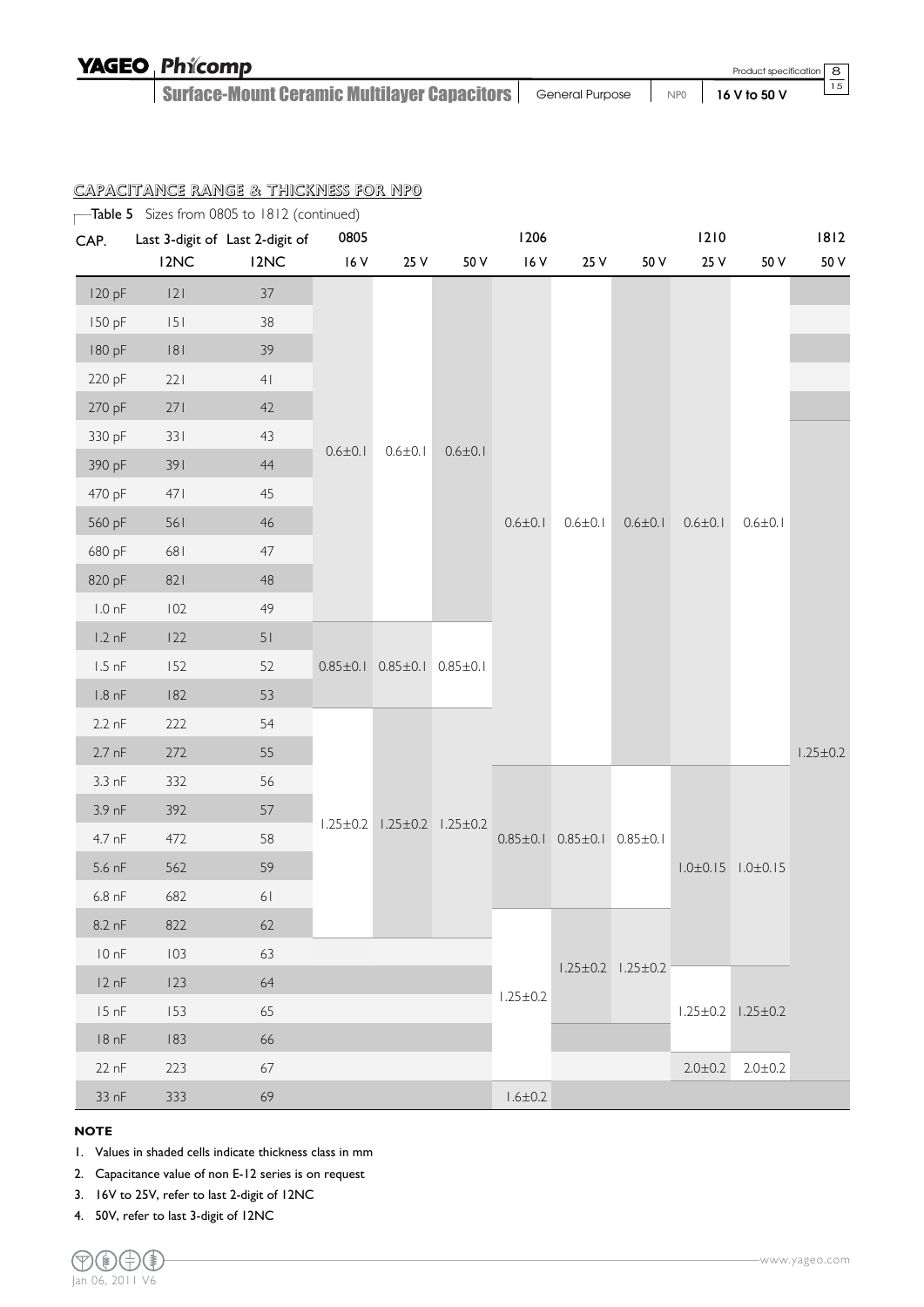## YAGEO Phicomp

Surface-Mount Ceramic Multilayer Capacitors | General Purpose | NP0 | 16 V to 50 V

#### THICKNESS CLASSES AND PACKING QUANTITY

| Table 6     |                           |                          |                     |                  |                   |                      |                            |
|-------------|---------------------------|--------------------------|---------------------|------------------|-------------------|----------------------|----------------------------|
| <b>SIZE</b> | <b>THICKNESS</b>          | <b>TAPE WIDTH</b>        |                     | Ø180 MM / 7 INCH | Ø330 MM / 13 INCH |                      | <b>QUANTITY</b>            |
| <b>CODE</b> | <b>CLASSIFICATION</b>     | <b>QUANTITY PER REEL</b> | Paper               | <b>Blister</b>   | Paper             | <b>Blister</b>       | PER BULK CASE              |
| 0201        | $0.3 \pm 0.03$ mm         | 8 mm                     | 15,000              | $\cdots$         | 50,000            | $\cdots$             |                            |
| 0402        | $0.5 \pm 0.05$ mm         | $8 \, \text{mm}$         | 10,000              | ---              | 50,000            | ---                  | 50,000                     |
| 0603        | $0.8 \pm 0.1$ mm          | 8 <sub>mm</sub>          | 4,000               | $---$            | 15,000            | $ -$                 | 15,000                     |
|             | $0.6 \pm 0.1$ mm          | 8 mm                     | 4,000               | $\cdots$         | 20,000            | $ -$                 | 10,000                     |
| 0805        | $0.85 \pm 0.1$ mm         | 8 mm                     | 4,000               | $- - -$          | 15,000            |                      | 8,000                      |
|             | $1.25 \pm 0.2 \text{ mm}$ | $8 \, \text{mm}$         | $\overline{a}$      | 3,000            | $\frac{1}{2}$     | 10,000               | 5,000                      |
|             | $0.6 \pm 0.1$ mm          | 8 mm                     | 4,000               | ---              | 20,000            |                      |                            |
|             | $0.85 \pm 0.1$ mm         | 8 mm                     | 4,000               | $---$            | 15,000            | $\overline{a}$       |                            |
|             | $1.00 / 1.15 \pm 0.1$ mm  | 8 mm                     | $\overline{a}$      | 3,000            | $\cdots$          | 10,000               | ---                        |
| 1206        | $1.25 \pm 0.2$ mm         | $8 \text{ mm}$           | $ -$                | 3,000            | $---$             | 10,000               |                            |
|             | $1.6 \pm 0.15$ mm         | 8 mm                     | $\qquad \qquad -$   | 2,500            | ---               | 10,000               | ---                        |
|             | $1.6 \pm 0.2$ mm          | $8 \text{ mm}$           | $ -$                | 2,000            | $-$               | 10,000               | $-$                        |
|             | $0.6 / 0.7 \pm 0.1$ mm    | 8 mm                     | $-$                 | 4,000            | $-$               | 15,000               | $-$                        |
|             | $0.85 \pm 0.1 \text{ mm}$ | 8 mm                     | $ -$                | 4,000            | ---               | 10,000               |                            |
|             | $1.15 \pm 0.1 \text{ mm}$ | 8 mm                     | $\qquad \qquad -$   | 3,000            | $---$             | 10,000               | $---$                      |
|             | $1.15 \pm 0.15$ mm        | 8 mm                     | $---$               | 3,000            | $-$               | 10,000               | $ -$                       |
|             | $1.25 \pm 0.2 \text{ mm}$ | 8 mm                     | ---                 | 3,000            | $-$               | $---$                |                            |
| 1210        | $1.5 \pm 0.1$ mm          | 8 mm                     | $ -$                | 2,000            | ---               | $---$                |                            |
|             | $1.6 / 1.9 \pm 0.2$ mm    | 8 mm                     | $---$               | 2,000            | $---$             | ---                  |                            |
|             | $2.0 \pm 0.2$ mm          | 8 mm                     | ---                 | 2,000<br>1,000   | $---$             | ---                  | ---                        |
|             | $2.5 \pm 0.2$ mm          | 8 mm                     |                     | 1,000<br>500     | ---               | $ -$                 |                            |
|             | $1.15 \pm 0.15$ mm        | 12 mm                    | ---                 | 3,000            | ---               | $---$                |                            |
|             | $1.25 \pm 0.2$ mm         | 12 mm                    | $---$               | 3,000            | ---               | $---$                |                            |
| 1808        | $1.35 \pm 0.15$ mm        | 12 mm                    | $\qquad \qquad -$   | 2,000            | $---$             | $---$                |                            |
|             | $1.5 \pm 0.1$ mm          | 12 mm                    |                     | 2,000            |                   |                      |                            |
|             | $1.6 \pm 0.2 \text{ mm}$  | 12 mm                    | $\qquad \qquad - -$ | 2,000            | $---$             | $\qquad \qquad -$    | $\qquad \qquad - \qquad -$ |
|             | $2.0 \pm 0.2$ mm          | $12 \, \text{mm}$        | ---                 | 2,000            | $---$             | $\qquad \qquad -$    |                            |
|             | $0.6 / 0.85 \pm 0.1$ mm   | $12 \, \text{mm}$        | ---                 | 2,000            | ---               | ---                  |                            |
|             | $1.15 \pm 0.1$ mm         | 12 mm                    | ---                 | 1,000            | ---               | $\sim$ $\sim$ $\sim$ | $---$                      |
|             | $1.15 \pm 0.15$ mm        | 12 mm                    | $\qquad \qquad - -$ | 1,000            | $---$             | $\overline{a}$       |                            |
| 1812        | $1.35 \pm 0.15$ mm        | 12 mm                    | $\qquad \qquad - -$ | 1,000            | $\qquad \qquad -$ | ---                  | $---$                      |
|             | $1.5 \pm 0.1$ mm          | 12 mm                    | ---                 | 1,000            | $---$             | $\qquad \qquad - -$  | $\qquad \qquad - \qquad -$ |
|             | $1.6 \pm 0.2 \text{ mm}$  | 12 mm                    | $\qquad \qquad - -$ | 1,000            | ---               | ---                  | $---$                      |
|             | $2.0 \pm 0.2$ mm          | $12 \, \text{mm}$        | $---$               | 1,000            | ---               | $---$                | $---$                      |
|             | $2.5 \pm 0.2 \text{ mm}$  | 12 mm                    | ---                 | 500              | ---               | $---$                |                            |

9 15

Product specification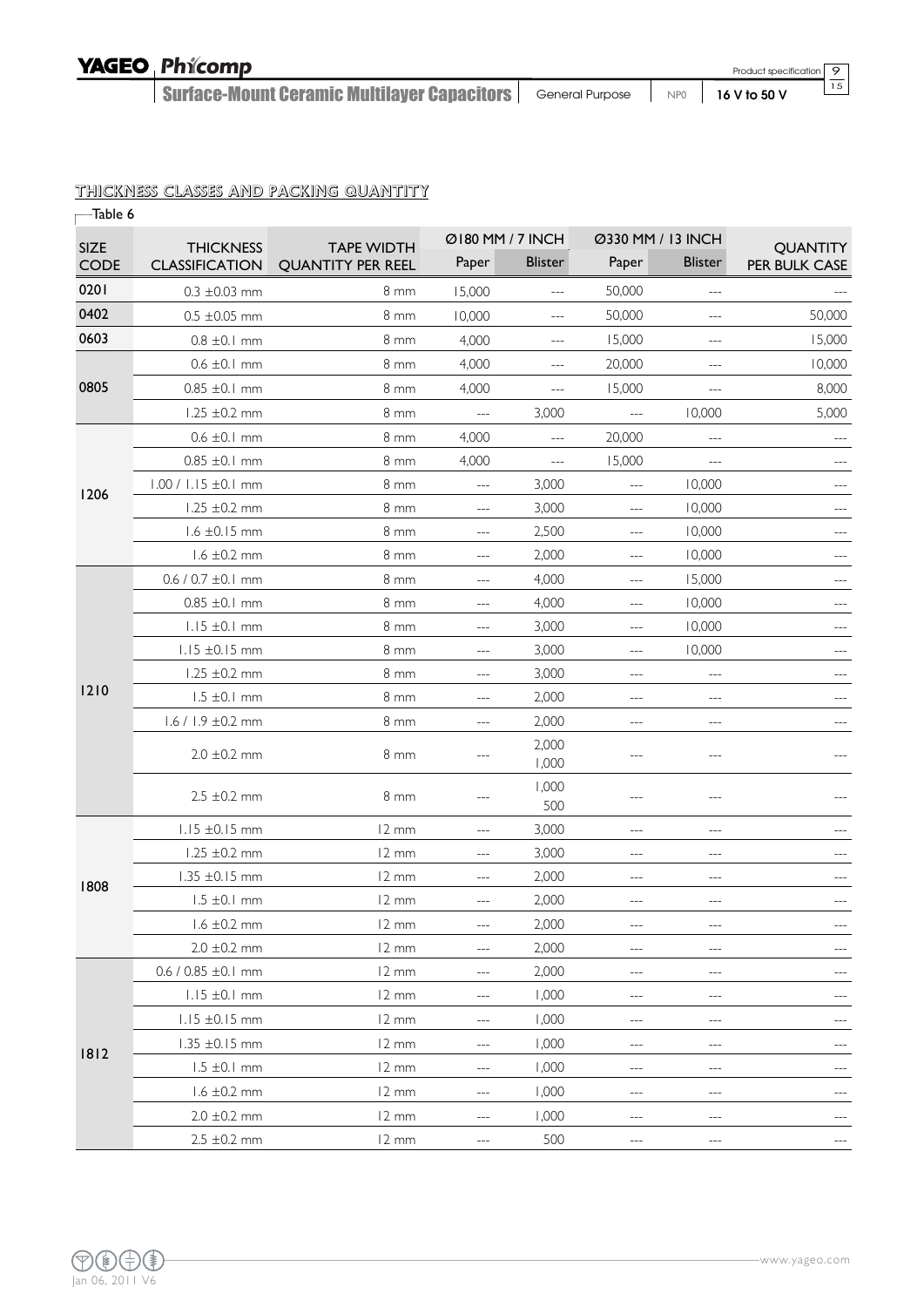| <b>YAGEO Phicomp</b>                        |                                      | Product specification 10 |    |
|---------------------------------------------|--------------------------------------|--------------------------|----|
| Surface-Mount Ceramic Multilayer Capacitors | General Purpose   NPO   16 V to 50 V |                          | 15 |

#### ELECTRICAL CHARACTERISTICS

#### **NP0 DIELECTRIC CAPACITORS; NISN TERMINATIONS**

Unless otherwise stated all electrical values apply at an ambient temperature of 20±1 °C, an atmospheric pressure of 86 to 106 kPa, and a relative humidity of 63 to 67%.

| -Table 7                                  |                                                         |                                                                                         |
|-------------------------------------------|---------------------------------------------------------|-----------------------------------------------------------------------------------------|
| <b>DESCRIPTION</b>                        |                                                         | <b>VALUE</b>                                                                            |
| Capacitance range                         |                                                         | 0.22 pF to 33 nF                                                                        |
| Capacitance tolerance                     |                                                         |                                                                                         |
|                                           | C < 10 pF                                               | $\pm 0.1$ pF, $\pm 0.25$ pF, $\pm 0.5$ pF                                               |
|                                           | $C \ge 10 pF$                                           | $\pm$ 1%, $\pm$ 2%, $\pm$ 5%                                                            |
| Dissipation factor (D.F.)                 |                                                         |                                                                                         |
|                                           | C < 30 pF                                               | $\leq$   / (400 + 20C)                                                                  |
|                                           | $C \geq 30$ pF                                          | $\leq 0.1%$                                                                             |
|                                           | Insulation resistance after 1 minute at $U_r$ (DC)      | $R_{ins} \geq 10$ G $\Omega$ or $R_{ins} \times C_r \geq 500$ seconds whichever is less |
|                                           | Maximum capacitance change as a function of temperature |                                                                                         |
| (temperature characteristic/coefficient): |                                                         | $\pm 30$ ppm/°C                                                                         |
| Operating temperature range:              |                                                         | -55 °C to +125 °C                                                                       |



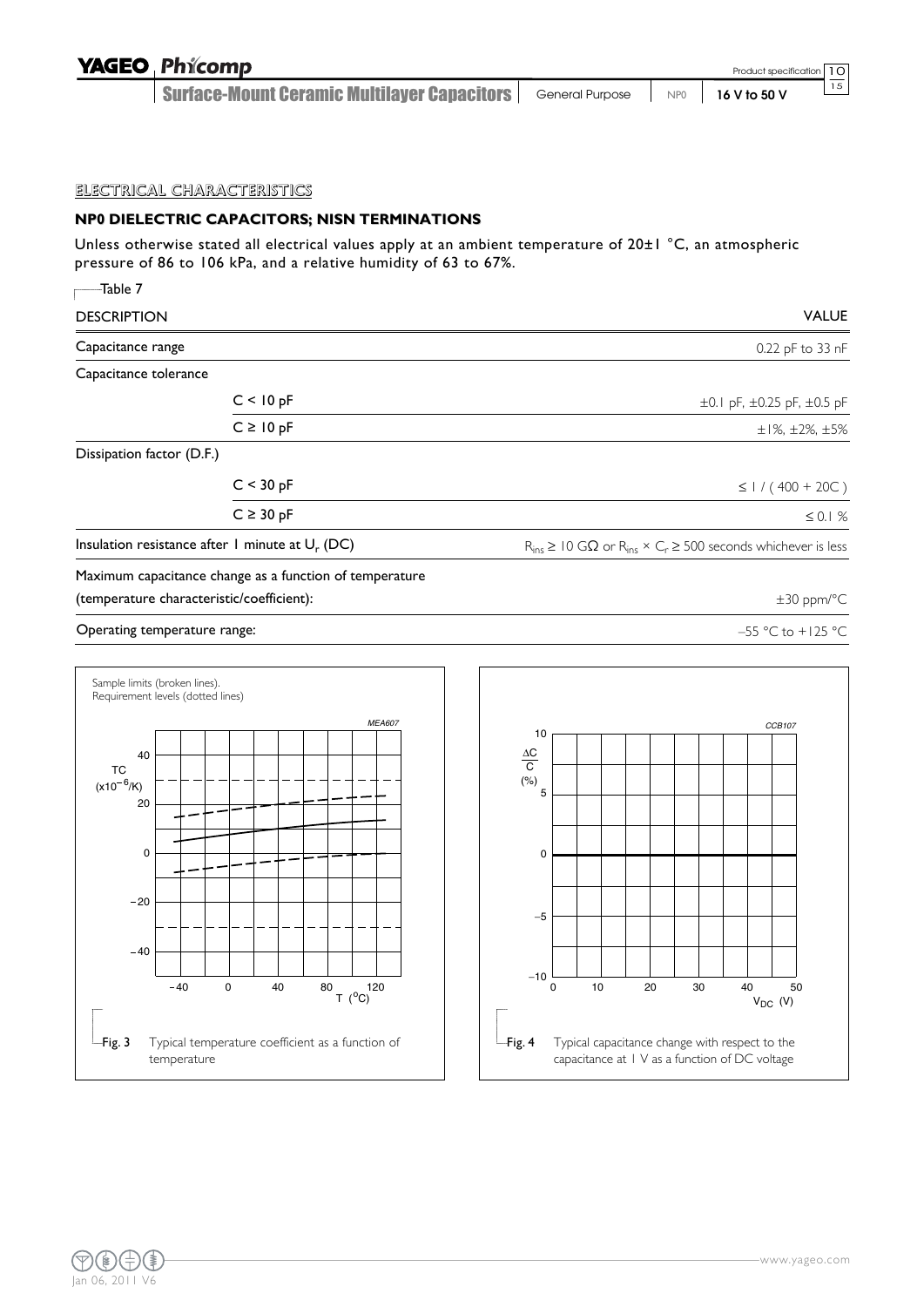| <b>YAGEO Phicomp</b>                                                               |  | Product specification |
|------------------------------------------------------------------------------------|--|-----------------------|
| Surface-Mount Ceramic Multilayer Capacitors   General Purpose   NP0   16 V to 50 V |  |                       |



## SOLDERING RECOMMENDATION

| Table 8                           |                     |                 |               |                 |                           |
|-----------------------------------|---------------------|-----------------|---------------|-----------------|---------------------------|
| <b>SOLDERING</b><br><b>METHOD</b> | <b>SIZE</b><br>0402 | 0603            | 0805          | 1206            | $\geq$ 1210               |
| Reflow                            | $\geq 0.1$ µF       | $\geq$ 1.0 uF   | $\geq$ 2.2 µF | $\geq$ 4.7 µF   | Reflow only               |
| Reflow/Wave                       | $< 0.1 \mu F$       | $<$ 1.0 $\mu$ F | $< 2.2 \mu F$ | $<$ 4.7 $\mu$ F | $\qquad \qquad -\qquad -$ |



11 15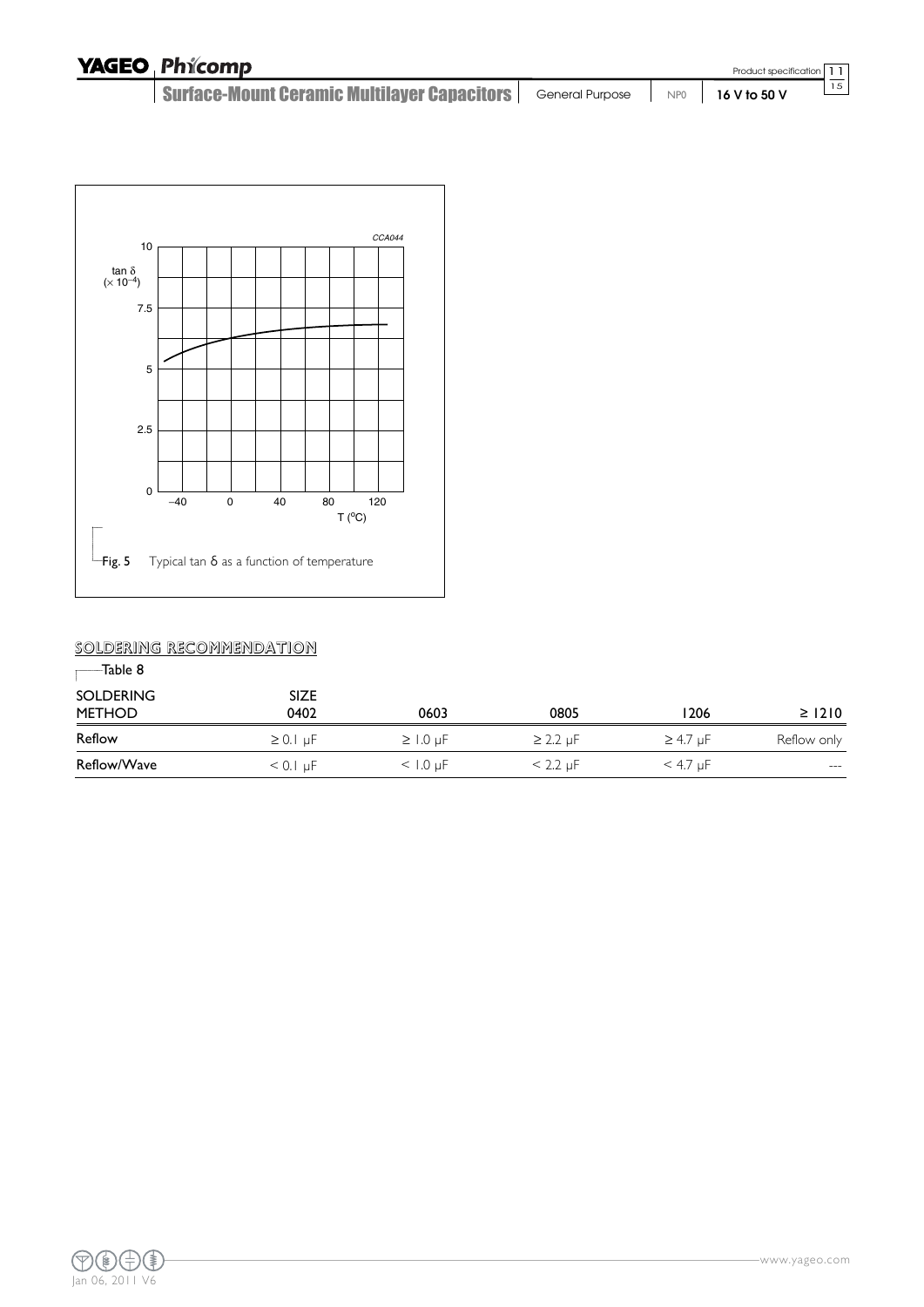| <b>YAGEO Phicomp</b>                                                                                        |  | Product specification 12 |    |
|-------------------------------------------------------------------------------------------------------------|--|--------------------------|----|
| <b>Surface-Mount Ceramic Multilayer Capacitors</b> $\vert$ General Purpose $\vert$ NP0 $\vert$ 16 V to 50 V |  |                          | 15 |

## TESTS AND REQUIREMENTS

| $\overline{\phantom{a}}$ Table 9 Test procedures and requirements<br><b>TEST</b> | <b>TEST METHOD</b>  |       | <b>PROCEDURE</b>                                                                                                                                                  | <b>REQUIREMENTS</b>                                                                                                                                                                |
|----------------------------------------------------------------------------------|---------------------|-------|-------------------------------------------------------------------------------------------------------------------------------------------------------------------|------------------------------------------------------------------------------------------------------------------------------------------------------------------------------------|
| Mounting                                                                         | IEC 60384-<br>21/22 | 4.3   | The capacitors may be mounted on printed-circuit boards or<br>ceramic substrates                                                                                  | No visible damage                                                                                                                                                                  |
| Visual<br>inspection<br>and<br>dimension<br>check                                |                     | 4.4   | Any applicable method using × 10 magnification                                                                                                                    | In accordance with specification                                                                                                                                                   |
| Capacitance                                                                      |                     | 4.5.1 | Class I:<br>$f = 1$ MHz for $C \le 1$ nF, measuring at voltage 1 $V_{rms}$ at 20 °C<br>$f = 1$ KHz for C > 1 nF, measuring at voltage 1 $V_{rms}$ at 20 °C        | Within specified tolerance                                                                                                                                                         |
| Dissipation<br>factor (D.F.)                                                     |                     | 4.5.2 | Class I:<br>$f = 1$ MHz for $C \le 1$ nF, measuring at voltage 1 V <sub>rms</sub> at 20 °C<br>$f = 1$ KHz for C > 1 nF, measuring at voltage 1 $V_{rms}$ at 20 °C | In accordance with specification                                                                                                                                                   |
| Insulation<br>resistance                                                         |                     | 4.5.3 | At $U_r$ (DC) for 1 minute                                                                                                                                        | In accordance with specification                                                                                                                                                   |
| Temperature<br>coefficient                                                       |                     | 4.6   | Class 1:<br>Between minimum and maximum temperature<br>NP0: -55 °C to +125 °C<br>Normal Temperature: 20 °C                                                        | <general purpose="" series=""><br/><math>\Delta C/C</math>:<br/>Class 1:<br/>NP0: ±30 ppm/°C</general>                                                                             |
| Adhesion                                                                         |                     | 4.7   | A force applied for 10 seconds to the line joining the terminations  Force<br>and in a plane parallel to the substrate                                            | size $\geq$ 0603: 5N<br>$size = 0402: 2.5N$<br>$size = 0201:1N$                                                                                                                    |
| Bond<br>strength of                                                              |                     | 4.8   | Mounting in accordance with IEC 60384-22 paragraph 4.3                                                                                                            | No visible damage                                                                                                                                                                  |
| plating on end<br>face                                                           |                     |       | Conditions: bending I mm at a rate of I mm/s, radius jig 340 mm                                                                                                   | <general purpose="" series=""><br/><math display="inline">\Delta{\text{C/C}}</math><br/>Class I:<br/>NP0: within <math>\pm 1\%</math> or 0.5 pF<br/>whichever is greater</general> |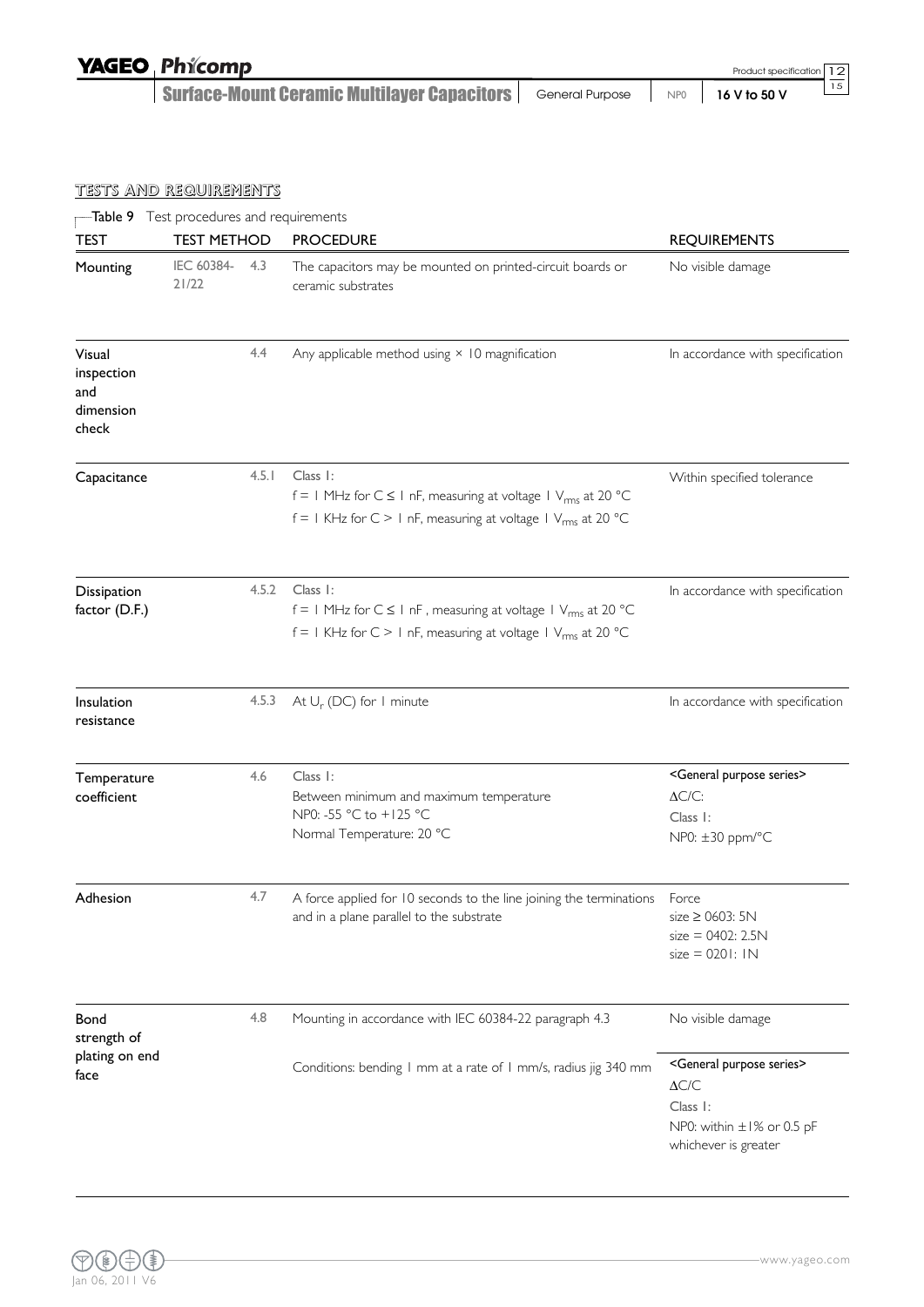| <b>YAGEO Phicomp</b> |
|----------------------|
|----------------------|

Surface-Mount Ceramic Multilayer Capacitors | General Purpose | NP0 | 16 V to 50 V

TEST TEST METHOD PROCEDURE TEST AND REQUIREMENTS

Product specification

13 15

| Resistance to<br>soldering heat   | IEC 60384-<br>21/22 | 4.9  | Precondition: 150 +0/-10 °C for 1 hour, then keep for 24<br>±1 hours at room temperature<br>Preheating: for size ≤ 1206: 120 °C to 150 °C for 1 minute<br>Preheating: for size >1206: 100 °C to 120 °C for 1 minute<br>and 170 °C to 200 °C for 1 minute<br>Solder bath temperature: 260 ±5 °C<br>Dipping time: $10 \pm 0.5$ seconds<br>Recovery time: 24 ±2 hours                                                     | Dissolution of the end face plating shall<br>not exceed 25% of the length of the<br>edge concerned<br><general purpose="" series=""><br/><math>\Delta C/C</math><br/>Class 1:<br/>NP0: within ±0.5% or 0.5 pF<br/>whichever is greater<br/>D.F. within initial specified value<br/>R<sub>ins</sub> within initial specified value</general> |
|-----------------------------------|---------------------|------|------------------------------------------------------------------------------------------------------------------------------------------------------------------------------------------------------------------------------------------------------------------------------------------------------------------------------------------------------------------------------------------------------------------------|---------------------------------------------------------------------------------------------------------------------------------------------------------------------------------------------------------------------------------------------------------------------------------------------------------------------------------------------|
| Solderability                     |                     | 4.10 | Preheated the temperature of 80 °C to 140 °C and<br>maintained for 30 seconds to 60 seconds.                                                                                                                                                                                                                                                                                                                           | The solder should cover over 95% of<br>the critical area of each termination                                                                                                                                                                                                                                                                |
|                                   |                     |      | Test conditions for lead containing solder alloy<br>Temperature: 235 ±5 °C<br>Dipping time: $2 \pm 0.2$ seconds<br>Depth of immersion: 10 mm<br>Alloy Composition: 60/40 Sn/Pb<br>Number of immersions: I<br>Test conditions for lead-free containing solder alloy<br>Temperature: 245 ±5 °C<br>Dipping time: $3 \pm 0.3$ seconds<br>Depth of immersion: 10 mm<br>Alloy Composition: SAC305<br>Number of immersions: I |                                                                                                                                                                                                                                                                                                                                             |
| Rapid change<br>of<br>temperature |                     | 4.11 | Preconditioning;<br>150 +0/-10 °C for 1 hour, then keep for<br>$24 \pm 1$ hours at room temperature<br>5 cycles with following detail:<br>30 minutes at lower category temperature<br>30 minutes at upper category temperature                                                                                                                                                                                         | No visual damage<br><general purpose="" series=""><br/><math>\Delta C/C</math><br/>Class 1:<br/>NP0: within ±1% or 1 pF<br/>whichever is greater</general>                                                                                                                                                                                  |
|                                   |                     |      | Recovery time $24 \pm 2$ hours                                                                                                                                                                                                                                                                                                                                                                                         | D.F. meet initial specified value<br>R <sub>ins</sub> meet initial specified value                                                                                                                                                                                                                                                          |

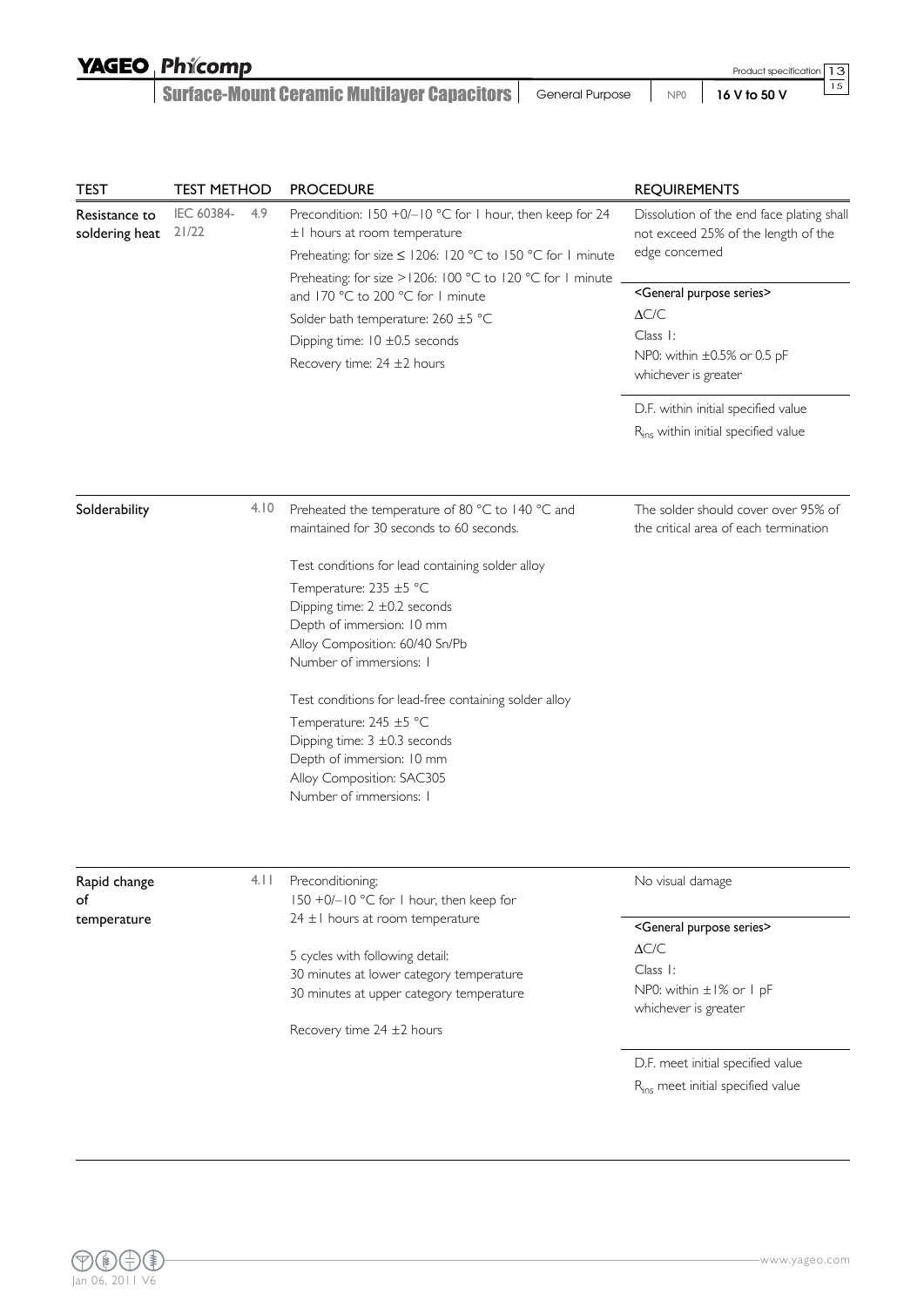## YAGEO Phicomp

Surface-Mount Ceramic Multilayer Capacitors | General Purpose | NP0 | 16 V to 50 V

14 15

| <b>TEST</b>                  | <b>TEST METHOD</b>  |      | <b>PROCEDURE</b>                                                                                                                                                                                                                                                                                                                                                                                                                                                                                                                                                                                                                                          | <b>REQUIREMENTS</b>                                                                                                                                                                                                                                                                                                                                                                                                                                                            |  |
|------------------------------|---------------------|------|-----------------------------------------------------------------------------------------------------------------------------------------------------------------------------------------------------------------------------------------------------------------------------------------------------------------------------------------------------------------------------------------------------------------------------------------------------------------------------------------------------------------------------------------------------------------------------------------------------------------------------------------------------------|--------------------------------------------------------------------------------------------------------------------------------------------------------------------------------------------------------------------------------------------------------------------------------------------------------------------------------------------------------------------------------------------------------------------------------------------------------------------------------|--|
| Damp heat<br>with $U_r$ load | IEC 60384-<br>21/22 | 4.13 | I. Preconditioning, class 2 only:<br>150 +0/-10 °C /1 hour, then keep for<br>$24 \pm 1$ hour at room temp<br>2. Initial measure:<br>Spec: refer to initial spec C, D, IR<br>3. Damp heat test:<br>500 $\pm$ 12 hours at 40 $\pm$ 2 °C;<br>90 to 95% R.H. 1.0 U <sub>r</sub> applied<br>4. Recovery:<br>Class 1: 6 to 24 hours<br>5. Final measure: C, D, IR<br>P.S. If the capacitance value is less than the minimum value<br>permitted, then after the other measurements have been<br>made the capacitor shall be preconditioned according to<br>"IEC 60384 4.1" and then the requirement shall be met.                                                | No visual damage after recovery<br><general purpose="" series=""><br/><math>\Delta C/C</math><br/>Class I:<br/>NP0: within <math>\pm 2\%</math> or 1 pF<br/>whichever is greater<br/>D.F.<br/>Class 1:<br/>NP0: <math>\leq</math> 2 <math>\times</math> specified value<br/><math>R_{ins}</math><br/>Class I:<br/>NP0: <math>\geq</math> 2,500 M<math>\Omega</math> or R<sub>ins</sub> <math>\times</math> C<sub>r</sub> <math>\geq</math> 25s<br/>whichever is less</general> |  |
| Endurance                    |                     | 4.14 | I. Preconditioning, class 2 only:<br>150 +0/-10 °C /1 hour, then keep for<br>$24 \pm 1$ hour at room temp<br>2. Initial measure:<br>Spec: refer to initial spec C, D, IR<br>3. Endurance test:<br>Temperature: NP0: 125 °C<br>Specified stress voltage applied for 1,000 hours:<br>Applied 2.0 $\times$ U <sub>r</sub> for general product.<br>4. Recovery time: 24 ±2 hours<br>5. Final measure: C, D, IR<br>P.S. If the capacitance value is less than the minimum value<br>permitted, then after the other measurements have been<br>made the capacitor shall be preconditioned according to<br>"IEC 60384 4.1" and then the requirement shall be met. | No visual damage<br><general purpose="" series=""><br/><math display="inline">\Delta{\rm C/C}</math><br/>Class I:<br/>NP0: within ±2% or 1 pF<br/>whichever is greater<br/>D.F.<br/>Class I:<br/>NP0: <math>\leq</math> 2 <math>\times</math> specified value<br/><math>R_{ins}</math><br/>Class I:<br/>NP0: <math>\geq</math> 4,000 M<math>\Omega</math> or R<sub>ins</sub> <math>\times</math> C<sub>r</sub> <math>\geq</math> 40s<br/>whichever is less</general>           |  |
| Voltage proof                | IEC 60384-1         | 4.6  | Specified stress voltage applied for 1 minute<br>$U_r \leq 100$ V: series applied 2.5 $U_r$<br>$100 \text{ V} < U_r \le 200 \text{ V}$ series applied (1.5 $U_r$ + 100)<br>200 V < $U_r \le 500$ V series applied (1.3 $U_r$ + 100)<br>$U_r$ > 500 V: 1.3 $U_r$<br>1:7.5mA                                                                                                                                                                                                                                                                                                                                                                                | No breakdown or flashover                                                                                                                                                                                                                                                                                                                                                                                                                                                      |  |